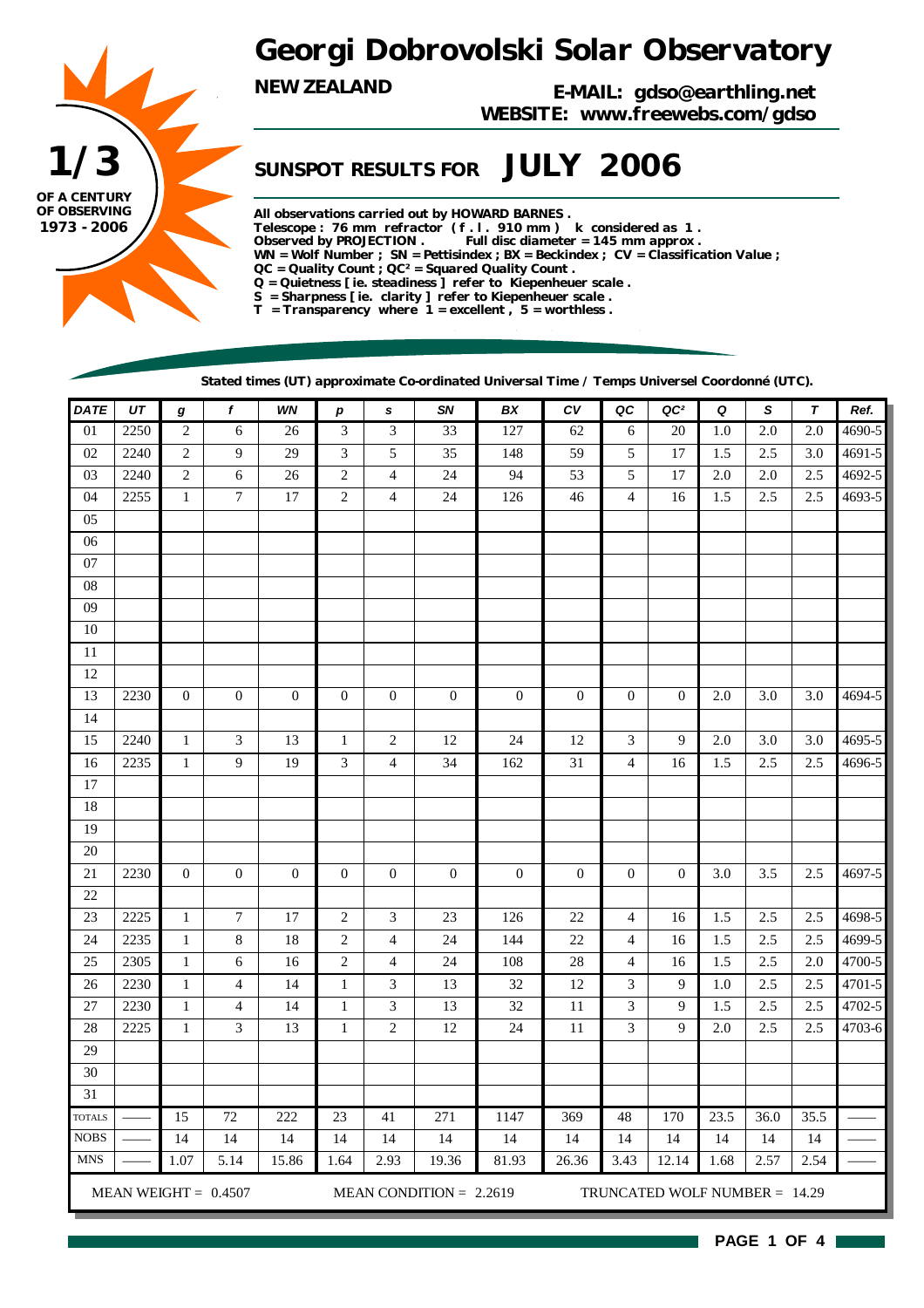*SUNSPOT DISTRIBUTION & INTER-SOL INDICES FOR*

## *JULY 2006*

*All observations carried out by HOWARD BARNES .*

*Telescope : 76 mm refractor ( f . l . 910 mm ) .*

*Observed by PROJECTION . Full disc diameter = 145 mm approx . IS = Inter-Sol Index .*

*gr = number of multi-spot groups .*

*grfp = number of umbræ within penumbræ within the groups (gr) .*

*grf = number of non-penumbral spots within the groups (gr) .*

*efp = number of single penumbral spots .*

*ef = number of single non-penumbral spots .*

*Q = Quietness [ ie. steadiness ] refer to Kiepenheuer scale .*

*S = Sharpness [ ie. clarity ] refer to Kiepenheuer scale . T = Transparency where 1 = excellent , 5 = worthless .*

| <b>DATE</b>                   | $\overline{UT}$ | IS               | $\bm{gr}$        | grfp             | grf              | efp              | $_{\rm ef}$      | $\pmb Q$ | $\overline{s}$   | $\overline{\tau}$ | Ref.   |
|-------------------------------|-----------------|------------------|------------------|------------------|------------------|------------------|------------------|----------|------------------|-------------------|--------|
| $\overline{01}$               | 2250            | $\overline{7}$   | $\mathbf{1}$     | $\overline{2}$   | 3                | $\mathbf{1}$     | $\boldsymbol{0}$ | $1.0\,$  | $2.0\,$          | $\overline{2.0}$  | 4690-5 |
| $02\,$                        | 2240            | $10\,$           | $\mathbf{1}$     | $\overline{4}$   | $\overline{4}$   | $\mathbf{0}$     | $\mathbf{1}$     | 1.5      | 2.5              | 3.0               | 4691-5 |
| 03                            | 2240            | $\boldsymbol{7}$ | $\mathbf{1}$     | $\sqrt{2}$       | $\mathfrak{Z}$   | $\mathbf{0}$     | $\mathbf{1}$     | $2.0\,$  | $2.0\,$          | 2.5               | 4692-5 |
| 04                            | 2255            | 8                | $\,1\,$          | 3                | $\overline{4}$   | $\boldsymbol{0}$ | $\boldsymbol{0}$ | 1.5      | 2.5              | 2.5               | 4693-5 |
| 05                            |                 |                  |                  |                  |                  |                  |                  |          |                  |                   |        |
| 06                            |                 |                  |                  |                  |                  |                  |                  |          |                  |                   |        |
| $07\,$                        |                 |                  |                  |                  |                  |                  |                  |          |                  |                   |        |
| ${\bf 08}$                    |                 |                  |                  |                  |                  |                  |                  |          |                  |                   |        |
| 09                            |                 |                  |                  |                  |                  |                  |                  |          |                  |                   |        |
| $10\,$                        |                 |                  |                  |                  |                  |                  |                  |          |                  |                   |        |
| $\overline{11}$               |                 |                  |                  |                  |                  |                  |                  |          |                  |                   |        |
| 12                            |                 |                  |                  |                  |                  |                  |                  |          |                  |                   |        |
| 13                            | 2230            | $\boldsymbol{0}$ | $\boldsymbol{0}$ | $\boldsymbol{0}$ | $\boldsymbol{0}$ | $\boldsymbol{0}$ | $\boldsymbol{0}$ | $2.0\,$  | 3.0              | 3.0               | 4694-5 |
| 14                            |                 |                  |                  |                  |                  |                  |                  |          |                  |                   |        |
| 15                            | 2240            | $\overline{4}$   | $\,1$            | $\,1$            | $\sqrt{2}$       | $\boldsymbol{0}$ | $\boldsymbol{0}$ | $2.0\,$  | 3.0              | 3.0               | 4695-5 |
| 16                            | 2235            | $10\,$           | $\,1\,$          | $\mathfrak{S}$   | $\overline{4}$   | $\boldsymbol{0}$ | $\boldsymbol{0}$ | 1.5      | 2.5              | 2.5               | 4696-5 |
| $17\,$                        |                 |                  |                  |                  |                  |                  |                  |          |                  |                   |        |
| 18                            |                 |                  |                  |                  |                  |                  |                  |          |                  |                   |        |
| 19                            |                 |                  |                  |                  |                  |                  |                  |          |                  |                   |        |
| 20                            |                 |                  |                  |                  |                  |                  |                  |          |                  |                   |        |
| $21\,$                        | 2230            | $\boldsymbol{0}$ | $\boldsymbol{0}$ | $\boldsymbol{0}$ | $\boldsymbol{0}$ | $\boldsymbol{0}$ | $\boldsymbol{0}$ | 3.0      | 3.5              | 2.5               | 4697-5 |
| 22                            |                 |                  |                  |                  |                  |                  |                  |          |                  |                   |        |
| 23                            | 2225            | $\,8\,$          | $\,1$            | $\overline{4}$   | $\mathfrak{Z}$   | $\boldsymbol{0}$ | $\boldsymbol{0}$ | 1.5      | 2.5              | 2.5               | 4698-5 |
| 24                            | 2235            | 9                | $\,1$            | $\overline{4}$   | $\overline{4}$   | $\boldsymbol{0}$ | $\boldsymbol{0}$ | $1.5\,$  | $2.5\,$          | 2.5               | 4699-5 |
| 25                            | 2305            | $\overline{7}$   | $\,1\,$          | $\sqrt{2}$       | $\overline{4}$   | $\boldsymbol{0}$ | $\boldsymbol{0}$ | 1.5      | 2.5              | 2.0               | 4700-5 |
| 26                            | 2230            | $\overline{5}$   | $\,1\,$          | $\,1\,$          | $\mathfrak{Z}$   | $\boldsymbol{0}$ | $\mathbf{0}$     | $1.0\,$  | 2.5              | 2.5               | 4701-5 |
| 27                            | 2230            | $\mathfrak s$    | $\,1\,$          | $\,1$            | $\mathfrak{Z}$   | $\boldsymbol{0}$ | $\boldsymbol{0}$ | 1.5      | 2.5              | 2.5               | 4702-5 |
| $28\,$                        | 2225            | $\overline{4}$   | $\,1$            | $\,1$            | $\sqrt{2}$       | $\boldsymbol{0}$ | $\boldsymbol{0}$ | $2.0\,$  | $2.5\,$          | 2.5               | 4703-6 |
| 29                            |                 |                  |                  |                  |                  |                  |                  |          |                  |                   |        |
| 30                            |                 |                  |                  |                  |                  |                  |                  |          |                  |                   |        |
| 31                            |                 |                  |                  |                  |                  |                  |                  |          |                  |                   |        |
| <b>TOTALS</b>                 |                 | 84               | 12               | 30               | 39               | $\overline{1}$   | $\overline{2}$   | 23.5     | $\frac{1}{36.0}$ | 35.5              |        |
| <b>NOBS</b>                   |                 | 14               | 14               | 14               | 14               | 14               | 14               | 14       | 14               | 14                |        |
| $\operatorname{\mathsf{MNS}}$ |                 | 6.00             | 0.86             | 2.14             | 2.79             | 0.07             | 0.14             | 1.68     | 2.57             | 2.54              |        |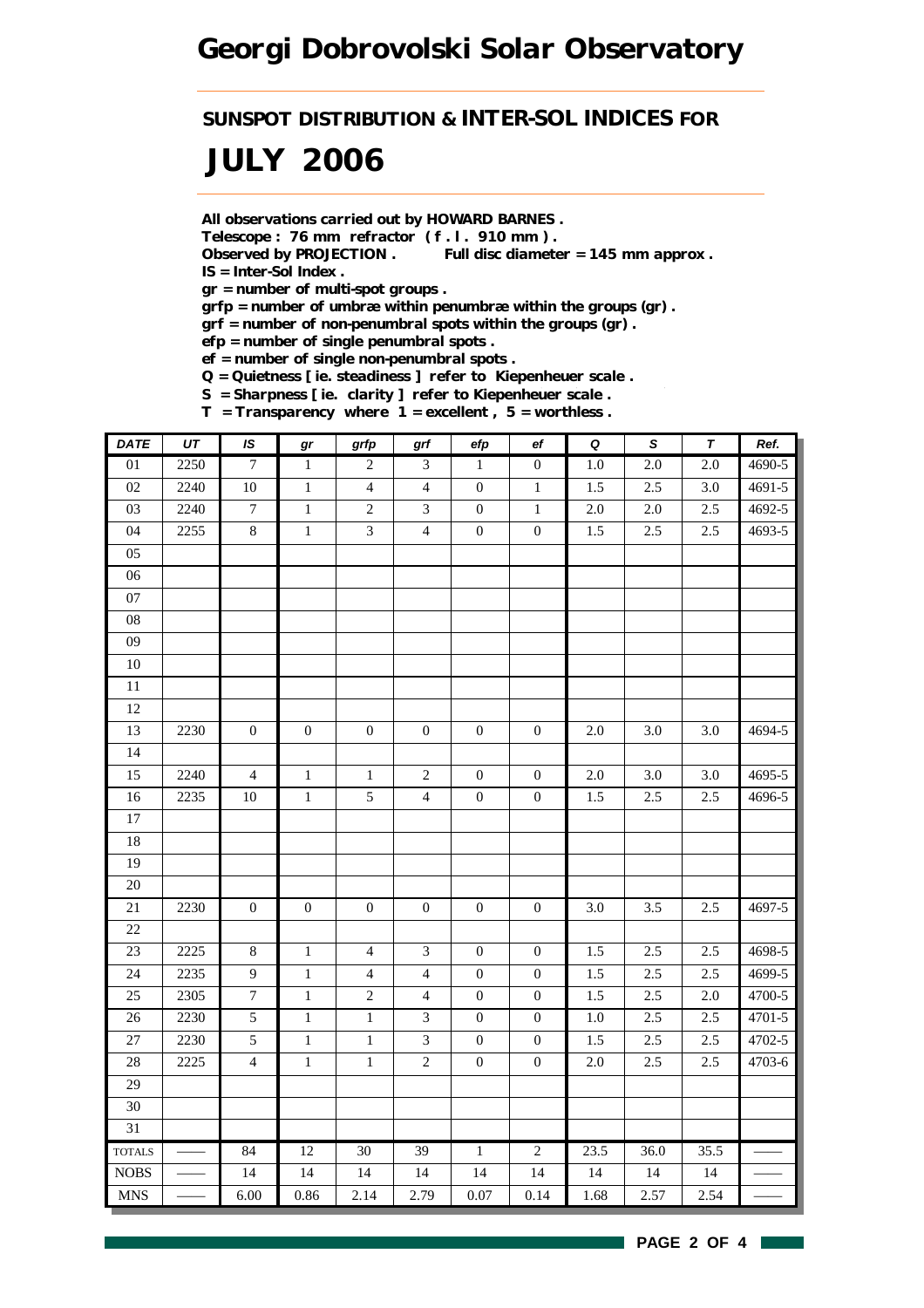#### *SUNSPOT CENSUS BY CLASSIFICATION FOR*

# *JULY 2006*

*All observations carried out by HOWARD BARNES . Telescope : 76 mm refractor ( f . l . 910 mm ) . Observed by PROJECTION . Full disc diameter = 145 mm approx . IF 2 OR MORE REGIONS ARE OF THE SAME CLASSIFICATION , THEN SUNSPOT COUNTS ARE SEPARATED BY SOLIDI ( / ) .*

| DATE          | UT   |                  | A                |                  | В                |                | C                |                  | D                                       |                  | E                |                  | $\pmb{\digamma}$                          | G<br>Н           |                  |                  |                  | J                |                  |
|---------------|------|------------------|------------------|------------------|------------------|----------------|------------------|------------------|-----------------------------------------|------------------|------------------|------------------|-------------------------------------------|------------------|------------------|------------------|------------------|------------------|------------------|
|               |      | g                | f                | g                | f                | g              | f                | g                | f                                       | g                | f                | $\bm{g}$         | f                                         | g                | f                | g                | f                | $\bm{g}$         | f                |
| 01            | 2250 | $\overline{0}$   | $\mathbf{0}$     | $\overline{0}$   | $\mathbf{0}$     | $\overline{0}$ | $\boldsymbol{0}$ | $\mathbf{1}$     | 5                                       | $\boldsymbol{0}$ | $\boldsymbol{0}$ | $\boldsymbol{0}$ | $\boldsymbol{0}$                          | $\mathbf{0}$     | $\mathbf{0}$     | $\overline{0}$   | $\boldsymbol{0}$ | $\mathbf{1}$     | $\mathbf{1}$     |
| 02            | 2240 | $\mathbf{1}$     | $\mathbf{1}$     | $\mathbf{0}$     | $\mathbf{0}$     | $\mathbf{0}$   | $\boldsymbol{0}$ | $\mathbf{1}$     | 8                                       | $\mathbf{0}$     | $\bf{0}$         | $\mathbf{0}$     | $\boldsymbol{0}$                          | $\boldsymbol{0}$ | $\overline{0}$   | $\bf{0}$         | $\mathbf{0}$     | $\mathbf{0}$     | $\boldsymbol{0}$ |
| 03            | 2240 | $\mathbf{1}$     | $\mathbf{1}$     | $\boldsymbol{0}$ | $\mathbf{0}$     | $\mathbf{0}$   | $\mathbf{0}$     | 1                | 5                                       | $\mathbf{0}$     | $\boldsymbol{0}$ | $\boldsymbol{0}$ | $\boldsymbol{0}$                          | $\mathbf{0}$     | $\overline{0}$   | $\boldsymbol{0}$ | $\boldsymbol{0}$ | $\boldsymbol{0}$ | $\boldsymbol{0}$ |
| 04            | 2255 | $\mathbf{0}$     | $\boldsymbol{0}$ | $\boldsymbol{0}$ | $\boldsymbol{0}$ | $\overline{0}$ | $\boldsymbol{0}$ | $\mathbf{1}$     | $\tau$                                  | $\mathbf{0}$     | $\boldsymbol{0}$ | $\mathbf{0}$     | $\boldsymbol{0}$                          | $\boldsymbol{0}$ | $\boldsymbol{0}$ | $\boldsymbol{0}$ | $\bf{0}$         | $\mathbf{0}$     | $\boldsymbol{0}$ |
| 05            |      |                  |                  |                  |                  |                |                  |                  |                                         |                  |                  |                  |                                           |                  |                  |                  |                  |                  |                  |
| 06            |      |                  |                  |                  |                  |                |                  |                  |                                         |                  |                  |                  |                                           |                  |                  |                  |                  |                  |                  |
| 07            |      |                  |                  |                  |                  |                |                  |                  |                                         |                  |                  |                  |                                           |                  |                  |                  |                  |                  |                  |
| $08\,$        |      |                  |                  |                  |                  |                |                  |                  |                                         |                  |                  |                  |                                           |                  |                  |                  |                  |                  |                  |
| 09            |      |                  |                  |                  |                  |                |                  |                  |                                         |                  |                  |                  |                                           |                  |                  |                  |                  |                  |                  |
| 10            |      |                  |                  |                  |                  |                |                  |                  |                                         |                  |                  |                  |                                           |                  |                  |                  |                  |                  |                  |
| 11            |      |                  |                  |                  |                  |                |                  |                  |                                         |                  |                  |                  |                                           |                  |                  |                  |                  |                  |                  |
| 12            |      |                  |                  |                  |                  |                |                  |                  |                                         |                  |                  |                  |                                           |                  |                  |                  |                  |                  |                  |
| 13            | 2230 | $\boldsymbol{0}$ | $\overline{0}$   | $\mathbf{0}$     | $\mathbf{0}$     | $\mathbf{0}$   | $\boldsymbol{0}$ | $\mathbf{0}$     | $\mathbf{0}$                            | $\boldsymbol{0}$ | $\boldsymbol{0}$ | $\mathbf{0}$     | $\boldsymbol{0}$                          | $\mathbf{0}$     | $\boldsymbol{0}$ | $\boldsymbol{0}$ | $\boldsymbol{0}$ | $\mathbf{0}$     | $\boldsymbol{0}$ |
| 14            |      |                  |                  |                  |                  |                |                  |                  |                                         |                  |                  |                  |                                           |                  |                  |                  |                  |                  |                  |
| 15            | 2240 | $\mathbf{0}$     | $\boldsymbol{0}$ | $\mathbf{0}$     | $\mathbf{0}$     | $\mathbf{1}$   | 3                | $\boldsymbol{0}$ | $\boldsymbol{0}$                        | $\boldsymbol{0}$ | $\boldsymbol{0}$ | $\boldsymbol{0}$ | $\boldsymbol{0}$                          | $\boldsymbol{0}$ | $\overline{0}$   | $\boldsymbol{0}$ | $\boldsymbol{0}$ | $\boldsymbol{0}$ | $\boldsymbol{0}$ |
| 16            | 2235 | $\overline{0}$   | $\overline{0}$   | $\mathbf{0}$     | $\mathbf{0}$     | $\mathbf{0}$   | $\overline{0}$   | $\mathbf{1}$     | 9                                       | $\mathbf{0}$     | $\boldsymbol{0}$ | $\mathbf{0}$     | $\boldsymbol{0}$                          | $\mathbf{0}$     | $\overline{0}$   | $\boldsymbol{0}$ | $\boldsymbol{0}$ | $\mathbf{0}$     | $\boldsymbol{0}$ |
| 17            |      |                  |                  |                  |                  |                |                  |                  |                                         |                  |                  |                  |                                           |                  |                  |                  |                  |                  |                  |
| 18            |      |                  |                  |                  |                  |                |                  |                  |                                         |                  |                  |                  |                                           |                  |                  |                  |                  |                  |                  |
| 19            |      |                  |                  |                  |                  |                |                  |                  |                                         |                  |                  |                  |                                           |                  |                  |                  |                  |                  |                  |
| 20            |      |                  |                  |                  |                  |                |                  |                  |                                         |                  |                  |                  |                                           |                  |                  |                  |                  |                  |                  |
| 21            | 2230 | $\overline{0}$   | $\overline{0}$   | $\mathbf{0}$     | $\overline{0}$   | $\mathbf{0}$   | $\boldsymbol{0}$ | $\mathbf{0}$     | $\boldsymbol{0}$                        | $\mathbf{0}$     | $\mathbf{0}$     | $\mathbf{0}$     | $\boldsymbol{0}$                          | $\mathbf{0}$     | $\overline{0}$   | $\boldsymbol{0}$ | $\boldsymbol{0}$ | $\overline{0}$   | $\boldsymbol{0}$ |
| 22            |      |                  |                  |                  |                  |                |                  |                  |                                         |                  |                  |                  |                                           |                  |                  |                  |                  |                  |                  |
| 23            | 2225 | $\overline{0}$   | $\boldsymbol{0}$ | $\overline{0}$   | $\mathbf{0}$     | $\overline{0}$ | $\boldsymbol{0}$ | $\mathbf{1}$     | 7                                       | $\mathbf{0}$     | $\boldsymbol{0}$ | $\mathbf{0}$     | $\boldsymbol{0}$                          | $\mathbf{0}$     | $\mathbf{0}$     | $\boldsymbol{0}$ | $\boldsymbol{0}$ | $\boldsymbol{0}$ | $\boldsymbol{0}$ |
| 24            | 2235 | $\overline{0}$   | $\boldsymbol{0}$ | $\mathbf{0}$     | $\mathbf{0}$     | $\mathbf{0}$   | $\boldsymbol{0}$ | 1                | 8                                       | $\mathbf{0}$     | $\boldsymbol{0}$ | $\boldsymbol{0}$ | $\boldsymbol{0}$                          | $\mathbf{0}$     | $\mathbf{0}$     | $\boldsymbol{0}$ | $\boldsymbol{0}$ | $\boldsymbol{0}$ | $\boldsymbol{0}$ |
| 25            | 2305 | $\mathbf{0}$     | $\boldsymbol{0}$ | $\mathbf{0}$     | $\boldsymbol{0}$ | $\mathbf{0}$   | $\boldsymbol{0}$ | 1                | 6                                       | $\boldsymbol{0}$ | $\boldsymbol{0}$ | $\mathbf{0}$     | $\mathbf{0}$                              | $\boldsymbol{0}$ | $\overline{0}$   | $\overline{0}$   | $\mathbf{0}$     | $\mathbf{0}$     | $\mathbf{0}$     |
| 26            | 2230 | $\boldsymbol{0}$ | $\mathbf{0}$     | $\mathbf{0}$     | $\boldsymbol{0}$ | $\mathbf{1}$   | $\overline{4}$   | $\mathbf{0}$     | $\mathbf{0}$                            | $\mathbf{0}$     | $\boldsymbol{0}$ | $\mathbf{0}$     | $\mathbf{0}$                              | $\boldsymbol{0}$ | $\overline{0}$   | $\boldsymbol{0}$ | $\mathbf{0}$     | $\boldsymbol{0}$ | $\boldsymbol{0}$ |
| 27            | 2230 | $\boldsymbol{0}$ | $\boldsymbol{0}$ | $\mathbf{0}$     | $\boldsymbol{0}$ | $\mathbf{1}$   | $\overline{4}$   | $\mathbf{0}$     | $\boldsymbol{0}$                        | $\boldsymbol{0}$ | $\boldsymbol{0}$ | $\boldsymbol{0}$ | $\boldsymbol{0}$                          | $\boldsymbol{0}$ | $\mathbf{0}$     | $\boldsymbol{0}$ | $\boldsymbol{0}$ | $\boldsymbol{0}$ | $\boldsymbol{0}$ |
| 28            | 2225 | $\mathbf{0}$     | $\mathbf{0}$     | $\mathbf{0}$     | $\mathbf{0}$     | $\mathbf{1}$   | 3                | $\mathbf{0}$     | $\boldsymbol{0}$                        | $\boldsymbol{0}$ | $\boldsymbol{0}$ | $\boldsymbol{0}$ | $\boldsymbol{0}$                          | $\boldsymbol{0}$ | $\boldsymbol{0}$ | $\boldsymbol{0}$ | $\boldsymbol{0}$ | $\boldsymbol{0}$ | $\boldsymbol{0}$ |
| 29            |      |                  |                  |                  |                  |                |                  |                  |                                         |                  |                  |                  |                                           |                  |                  |                  |                  |                  |                  |
| 30            |      |                  |                  |                  |                  |                |                  |                  |                                         |                  |                  |                  |                                           |                  |                  |                  |                  |                  |                  |
| 31            |      |                  |                  |                  |                  |                |                  |                  |                                         |                  |                  |                  |                                           |                  |                  |                  |                  |                  |                  |
| <b>TOTALS</b> |      | $\sqrt{2}$       | $\,2$            | $\boldsymbol{0}$ | $\boldsymbol{0}$ | $\overline{4}$ | $14\,$           | $\,8\,$          | 55                                      | $\boldsymbol{0}$ | $\boldsymbol{0}$ | $\boldsymbol{0}$ | $\boldsymbol{0}$                          | $\boldsymbol{0}$ | $\boldsymbol{0}$ | $\boldsymbol{0}$ | $\boldsymbol{0}$ | $\,1\,$          | $\mathbf{1}$     |
|               |      |                  |                  |                  |                  |                |                  |                  | REGIONAL PERCENTAGES                    |                  |                  |                  |                                           |                  |                  |                  |                  |                  |                  |
| $\mathbf A$   |      |                  | $\, {\bf B}$     |                  | ${\bf C}$        |                | ${\bf D}$        |                  | ${\bf E}$                               |                  | ${\bf F}$        | ${\bf G}$        | $\, {\rm H}$                              |                  |                  | $\bf J$          |                  |                  | $\Sigma$ g       |
| 13.3          |      |                  | $0.0\,$          |                  | 26.7             |                | 53.3             |                  | $0.0\,$                                 |                  | $0.0\,$          | $0.0\,$          | $0.0\,$                                   |                  |                  | 6.7              |                  |                  | 15               |
|               |      |                  |                  |                  | $NOBS = 14$      |                |                  |                  | $\overline{p}/g$ mean = 1.5833          |                  |                  |                  | $\overline{f}/\overline{g}$ mean = 5.1250 |                  |                  |                  |                  |                  |                  |
|               |      |                  |                  |                  |                  |                |                  |                  |                                         |                  |                  |                  |                                           |                  |                  |                  |                  |                  |                  |
|               |      |                  |                  |                  |                  |                |                  |                  | $\frac{1}{p}$ / g mean = 1.5333         |                  |                  |                  | $\frac{1}{\pi}$ / g mean = 4.8000         |                  |                  |                  |                  |                  |                  |
|               |      |                  |                  |                  |                  |                |                  |                  | GROUP COMPLEXITY INDEX $(GCI) = 6.3333$ |                  |                  |                  |                                           |                  |                  |                  |                  |                  |                  |

H